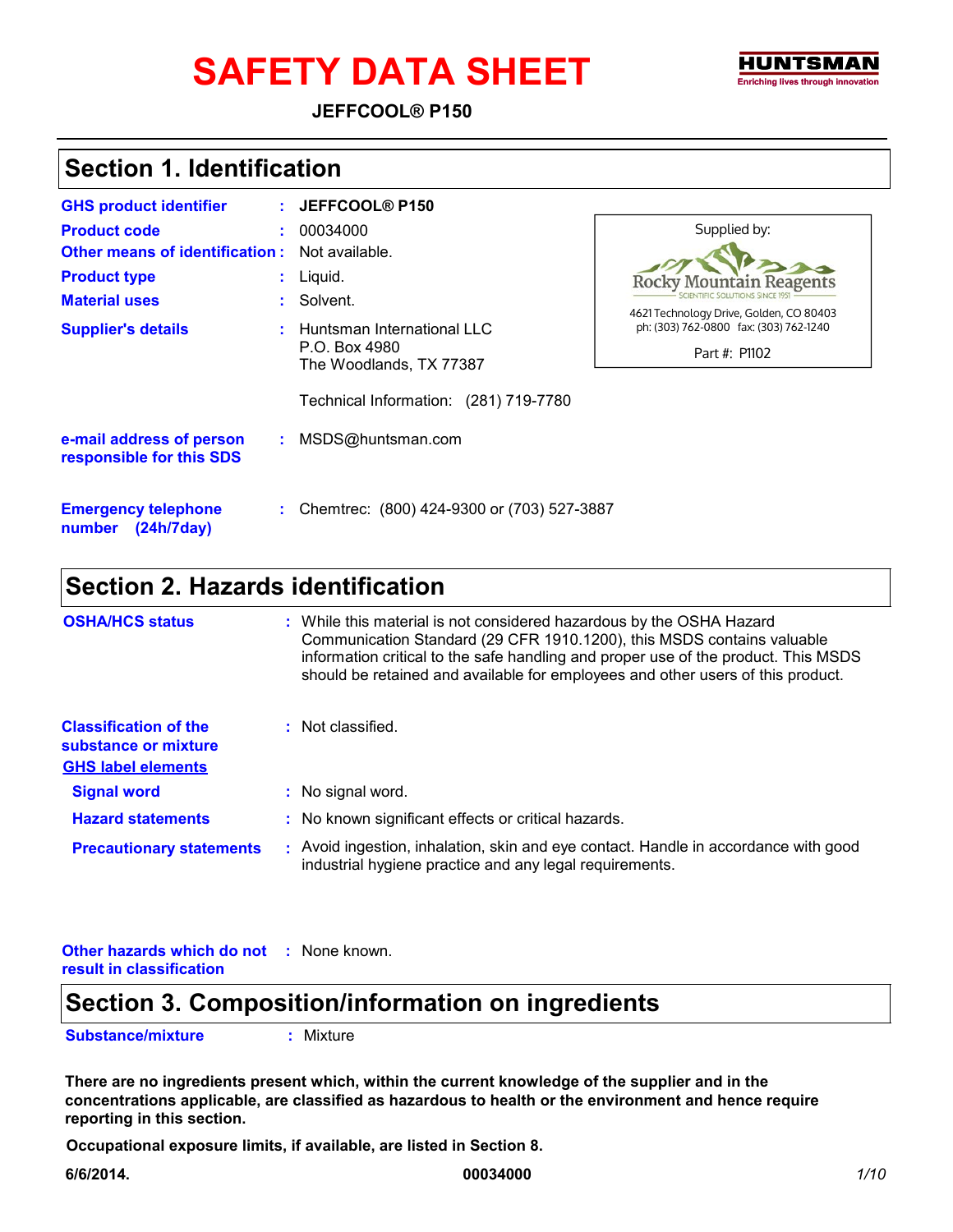# **Section 4. First aid measures**

| <b>Description of necessary first aid measures</b> |                                                                                                                                                                                                                                                                                                                                                           |
|----------------------------------------------------|-----------------------------------------------------------------------------------------------------------------------------------------------------------------------------------------------------------------------------------------------------------------------------------------------------------------------------------------------------------|
| <b>Eye contact</b>                                 | : Immediately flush eyes with plenty of water, occasionally lifting the upper and lower<br>eyelids. Check for and remove any contact lenses. Get medical attention if irritation<br>occurs.                                                                                                                                                               |
| <b>Inhalation</b>                                  | : Remove victim to fresh air and keep at rest in a position comfortable for breathing.<br>Get medical attention if symptoms occur.                                                                                                                                                                                                                        |
| <b>Skin contact</b>                                | : Flush contaminated skin with plenty of water. Remove contaminated clothing and<br>shoes. Get medical attention if symptoms occur.                                                                                                                                                                                                                       |
| <b>Ingestion</b>                                   | : Wash out mouth with water. Remove victim to fresh air and keep at rest in a<br>position comfortable for breathing. If material has been swallowed and the exposed<br>person is conscious, give small quantities of water to drink. Do not induce vomiting<br>unless directed to do so by medical personnel. Get medical attention if symptoms<br>occur. |

#### **Most important symptoms/effects, acute and delayed**

| <b>Potential acute health effects</b> |                                                     |
|---------------------------------------|-----------------------------------------------------|
| <b>Eye contact</b>                    | : No known significant effects or critical hazards. |
| <b>Inhalation</b>                     | : No known significant effects or critical hazards. |
| <b>Skin contact</b>                   | : No known significant effects or critical hazards. |
| <b>Ingestion</b>                      | : No known significant effects or critical hazards. |
| Over-exposure signs/symptoms          |                                                     |
| <b>Eye contact</b>                    | : No specific data.                                 |
| <b>Inhalation</b>                     | : No specific data.                                 |

| <b>Skin contact</b> | : No specific data. |
|---------------------|---------------------|
| Ingestion           | : No specific data. |

|                                   | Indication of immediate medical attention and special treatment needed, if necessary                                                                |
|-----------------------------------|-----------------------------------------------------------------------------------------------------------------------------------------------------|
| <b>Notes to physician</b>         | : No specific treatment. Treat symptomatically. Call medical doctor or poison control<br>center immediately if large quantities have been ingested. |
| <b>Protection of first-aiders</b> | : No action shall be taken involving any personal risk or without suitable training.                                                                |

**See toxicological information (Section 11)**

# **Section 5. Fire-fighting measures**

| <b>Flash point</b>                                                   | : Closed cup: $100^{\circ}$ C (212 $^{\circ}$ F)                                      |
|----------------------------------------------------------------------|---------------------------------------------------------------------------------------|
| <b>Extinguishing media</b><br><b>Suitable extinguishing</b><br>media | : Use an extinguishing agent suitable for the surrounding fire.                       |
| <b>Unsuitable extinguishing</b><br>media                             | : None known.                                                                         |
| <b>Specific hazards arising</b><br>from the chemical                 | : In a fire or if heated, a pressure increase will occur and the container may burst. |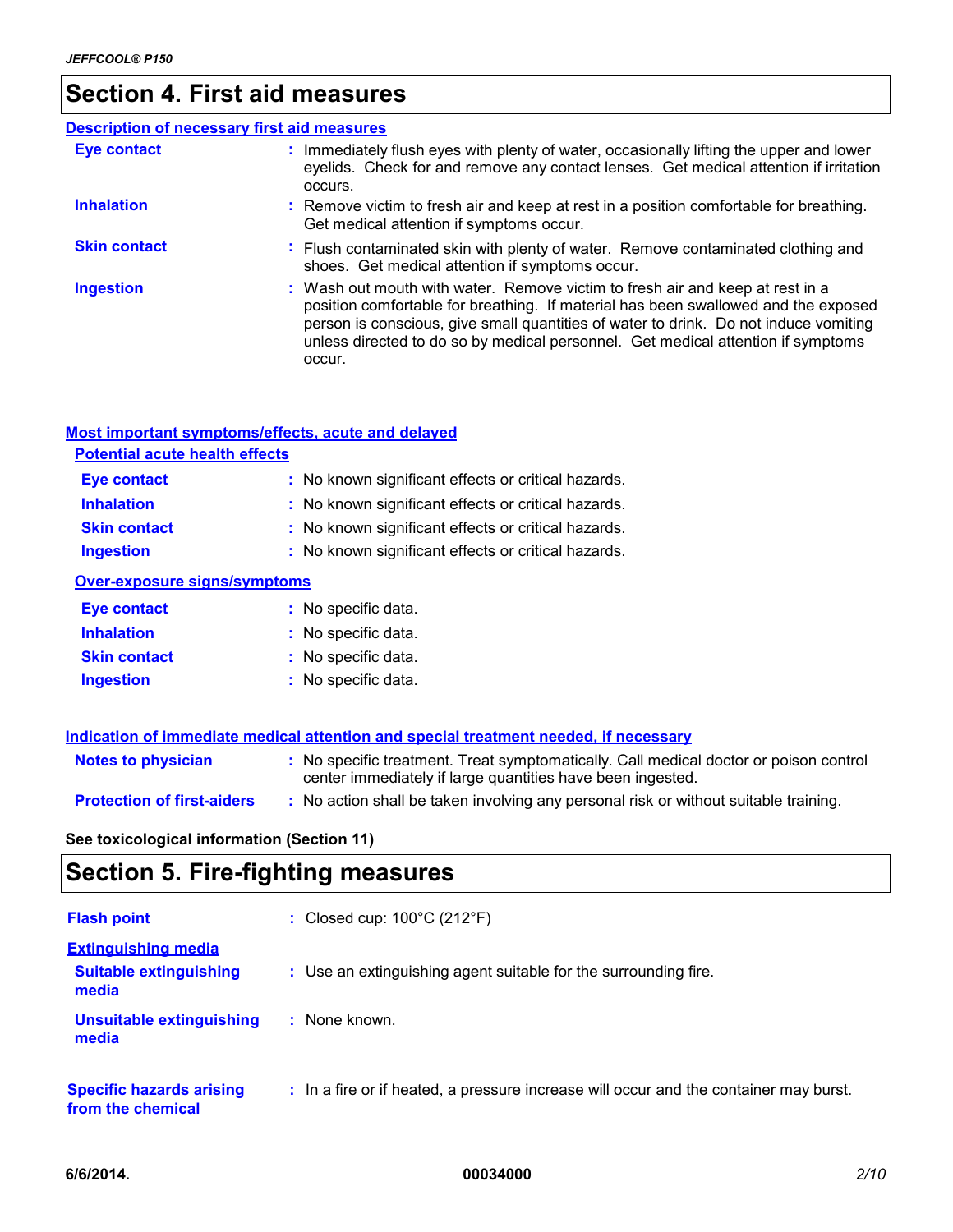# **Section 5. Fire-fighting measures**

| <b>Hazardous thermal</b><br>decomposition products       | : Decomposition products may include the following materials:<br>carbon dioxide<br>Carbon monoxide<br>phosphorus oxides<br>metal oxide/oxides                                                       |
|----------------------------------------------------------|-----------------------------------------------------------------------------------------------------------------------------------------------------------------------------------------------------|
| <b>Special protective actions</b><br>for fire-fighters   | : Promptly isolate the scene by removing all persons from the vicinity of the incident if<br>there is a fire. No action shall be taken involving any personal risk or without<br>suitable training. |
| <b>Special protective</b><br>equipment for fire-fighters | : Fire-fighters should wear appropriate protective equipment and self-contained<br>breathing apparatus (SCBA) with a full face-piece operated in positive pressure<br>mode.                         |

### **Section 6. Accidental release measures**

#### **Personal precautions, protective equipment and emergency procedures**

| For non-emergency<br>personnel                                  | : No action shall be taken involving any personal risk or without suitable training.<br>Evacuate surrounding areas. Keep unnecessary and unprotected personnel from<br>entering. Do not touch or walk through spilled material. Put on appropriate<br>personal protective equipment.                                                                                                                                                                                                                                                                                                        |
|-----------------------------------------------------------------|---------------------------------------------------------------------------------------------------------------------------------------------------------------------------------------------------------------------------------------------------------------------------------------------------------------------------------------------------------------------------------------------------------------------------------------------------------------------------------------------------------------------------------------------------------------------------------------------|
|                                                                 | <b>For emergency responders</b> : If specialised clothing is required to deal with the spillage, take note of any<br>information in Section 8 on suitable and unsuitable materials. See also the<br>information in "For non-emergency personnel".                                                                                                                                                                                                                                                                                                                                           |
| <b>Environmental precautions</b>                                | : Avoid dispersal of spilled material and runoff and contact with soil, waterways,<br>drains and sewers. Inform the relevant authorities if the product has caused<br>environmental pollution (sewers, waterways, soil or air).                                                                                                                                                                                                                                                                                                                                                             |
| <b>Methods and materials for</b><br>containment and cleaning up | : Stop leak if without risk. Move containers from spill area. Prevent entry into sewers,<br>water courses, basements or confined areas. Wash spillages into an effluent<br>treatment plant or proceed as follows. Contain and collect spillage with non-<br>combustible, absorbent material e.g. sand, earth, vermiculite or diatomaceous earth<br>and place in container for disposal according to local regulations (see Section 13).<br>Dispose of via a licensed waste disposal contractor. Note: see Section 1 for<br>emergency contact information and Section 13 for waste disposal. |

# **Section 7. Handling and storage**

| <b>Precautions for safe handling</b>                                             |                                                                                                                                                                                                                                                                                                                                                                                                                                                                                                               |
|----------------------------------------------------------------------------------|---------------------------------------------------------------------------------------------------------------------------------------------------------------------------------------------------------------------------------------------------------------------------------------------------------------------------------------------------------------------------------------------------------------------------------------------------------------------------------------------------------------|
| <b>Protective measures</b>                                                       | : Put on appropriate personal protective equipment (see Section 8).                                                                                                                                                                                                                                                                                                                                                                                                                                           |
| <b>Advice on general</b><br>occupational hygiene                                 | : Eating, drinking and smoking should be prohibited in areas where this material is<br>handled, stored and processed. Workers should wash hands and face before<br>eating, drinking and smoking. Remove contaminated clothing and protective<br>equipment before entering eating areas. See also Section 8 for additional<br>information on hygiene measures.                                                                                                                                                 |
| <b>Conditions for safe storage,</b><br>including any<br><b>incompatibilities</b> | : Store in accordance with local regulations. Store in original container protected<br>from direct sunlight in a dry, cool and well-ventilated area, away from incompatible<br>materials (see Section 10) and food and drink. Keep container tightly closed and<br>sealed until ready for use. Containers that have been opened must be carefully<br>resealed and kept upright to prevent leakage. Do not store in unlabeled containers.<br>Use appropriate containment to avoid environmental contamination. |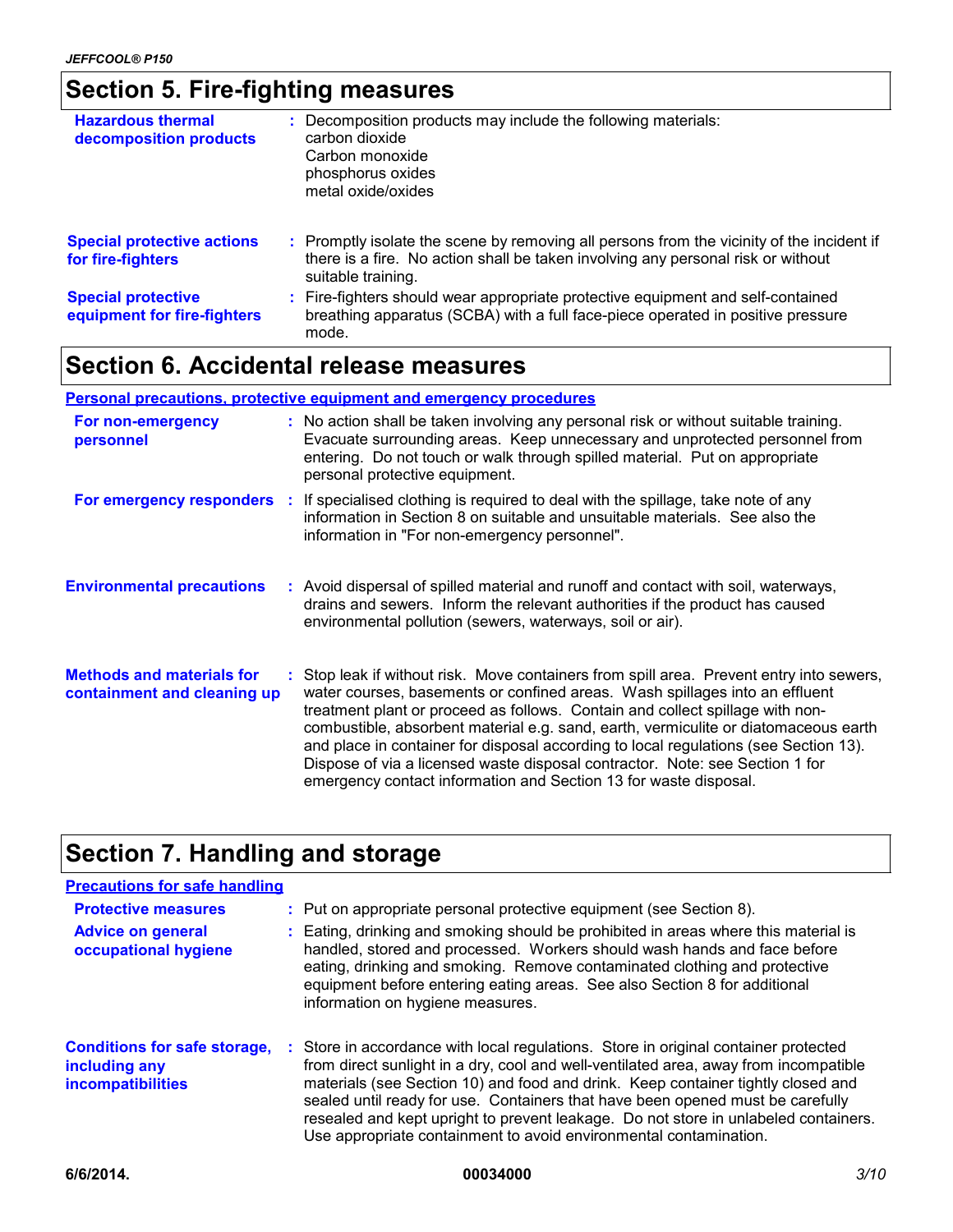# **Section 8. Exposure controls/personal protection**

#### **Control parameters**

| <b>Appropriate engineering</b>                   | : Good general ventilation should be sufficient to control worker exposure to airborne                                                                                                                                                                                                                                          |
|--------------------------------------------------|---------------------------------------------------------------------------------------------------------------------------------------------------------------------------------------------------------------------------------------------------------------------------------------------------------------------------------|
| controls                                         | contaminants.                                                                                                                                                                                                                                                                                                                   |
| <b>Environmental exposure</b><br><b>controls</b> | : Emissions from ventilation or work process equipment should be checked to ensure<br>they comply with the requirements of environmental protection legislation. In some<br>cases, fume scrubbers, filters or engineering modifications to the process<br>equipment will be necessary to reduce emissions to acceptable levels. |

| <b>Individual protection measures</b> |                                                                                                                                                                                                                                                                                                                                                                                                   |
|---------------------------------------|---------------------------------------------------------------------------------------------------------------------------------------------------------------------------------------------------------------------------------------------------------------------------------------------------------------------------------------------------------------------------------------------------|
| <b>Hygiene measures</b>               | : Wash hands, forearms and face thoroughly after handling chemical products, before<br>eating, smoking and using the lavatory and at the end of the working period.<br>Appropriate techniques should be used to remove potentially contaminated clothing.<br>Wash contaminated clothing before reusing. Ensure that eyewash stations and<br>safety showers are close to the workstation location. |
| <b>Eye/face protection</b>            | : Safety eyewear complying with an approved standard should be used when a risk<br>assessment indicates this is necessary to avoid exposure to liquid splashes, mists,<br>gases or dusts. If contact is possible, the following protection should be worn,<br>unless the assessment indicates a higher degree of protection: safety glasses with<br>side-shields.                                 |
| <b>Hand protection</b>                | : Chemical-resistant, impervious gloves complying with an approved standard should<br>be worn at all times when handling chemical products if a risk assessment indicates<br>this is necessary.                                                                                                                                                                                                   |
| <b>Body protection</b>                | : Personal protective equipment for the body should be selected based on the task<br>being performed and the risks involved and should be approved by a specialist<br>before handling this product.                                                                                                                                                                                               |
| <b>Other skin protection</b>          | : Appropriate footwear and any additional skin protection measures should be<br>selected based on the task being performed and the risks involved and should be<br>approved by a specialist before handling this product.                                                                                                                                                                         |
| <b>Respiratory protection</b>         | : Use a properly fitted, air-purifying or air-fed respirator complying with an approved<br>standard if a risk assessment indicates this is necessary. Respirator selection must<br>be based on known or anticipated exposure levels, the hazards of the product and<br>the safe working limits of the selected respirator.                                                                        |
| <b>Thermal hazards</b>                | $:$ Not available.                                                                                                                                                                                                                                                                                                                                                                                |

# **Section 9. Physical and chemical properties**

| <b>Appearance</b>                               |                                                  |
|-------------------------------------------------|--------------------------------------------------|
| <b>Physical state</b>                           | $:$ Liquid.                                      |
| <b>Color</b>                                    | Red.                                             |
| Odor                                            | Slight                                           |
| <b>Odor threshold</b>                           | Not available.                                   |
| рH                                              | : 9.9                                            |
| <b>Melting point/Freezing point</b>             | : $<$ -60°C (<-76°F)                             |
| <b>Boiling/condensation point</b>               | : $186.7^{\circ}$ C (368.1 $^{\circ}$ F)         |
| <b>Flash point</b>                              | : Closed cup: $100^{\circ}$ C (212 $^{\circ}$ F) |
| <b>Evaporation rate</b>                         | Not available.                                   |
| <b>Flammability (solid, gas)</b>                | $:$ Not available.                               |
| Lower and upper explosive<br>(flammable) limits | $:$ Not available.                               |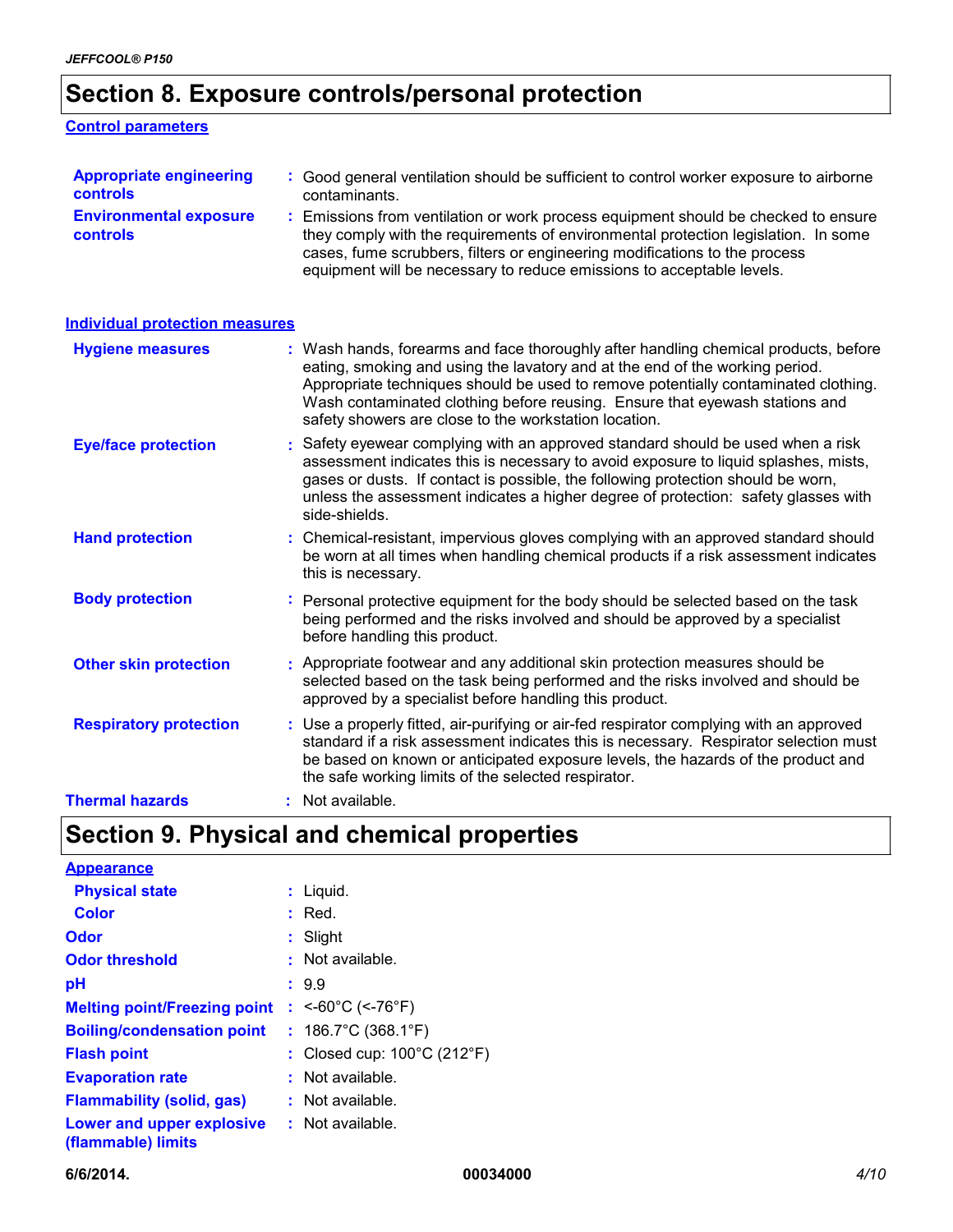### **Section 9. Physical and chemical properties**

| <b>Vapor pressure</b>                             |    | : $< 0.13$ kPa (<1 mm Hg at 20°C)                                        |
|---------------------------------------------------|----|--------------------------------------------------------------------------|
| <b>Vapor density</b>                              |    | : $2.6$ [Air = 1]                                                        |
| <b>Relative density</b>                           |    | : 1.06                                                                   |
| <b>Solubility in water</b>                        |    | $:$ Soluble                                                              |
| <b>Partition coefficient: n-</b><br>octanol/water |    | $:$ Not available.                                                       |
| <b>Auto-ignition temperature</b>                  |    | $:$ Not available.                                                       |
| <b>Decomposition temperature</b>                  | ÷. | Not available.                                                           |
| <b>Viscosity</b>                                  |    | : Kinematic (room temperature): $< 0.2$ cm <sup>2</sup> /s ( $< 20$ cSt) |

### **Section 10. Stability and reactivity**

| <b>Reactivity</b>                            | : No specific test data related to reactivity available for this product or its ingredients.              |
|----------------------------------------------|-----------------------------------------------------------------------------------------------------------|
| <b>Chemical stability</b>                    | : The product is stable.                                                                                  |
| <b>Possibility of hazardous</b><br>reactions | : Under normal conditions of storage and use, hazardous reactions will not occur.                         |
| <b>Conditions to avoid</b>                   | : No specific data.                                                                                       |
| <b>Incompatible materials</b>                | : No specific data.                                                                                       |
| <b>Hazardous decomposition</b><br>products   | : Under normal conditions of storage and use, hazardous decomposition products<br>should not be produced. |

# **Section 11. Toxicological information**

#### **Information on toxicological effects**

#### **Acute toxicity**

Not available.

**Irritation/Corrosion**

Not available.

#### **Sensitization**

Not available.

#### **Mutagenicity**

Not available.

#### **Carcinogenicity**

Not available.

#### **Reproductive toxicity**

Not available.

#### **Teratogenicity**

Not available.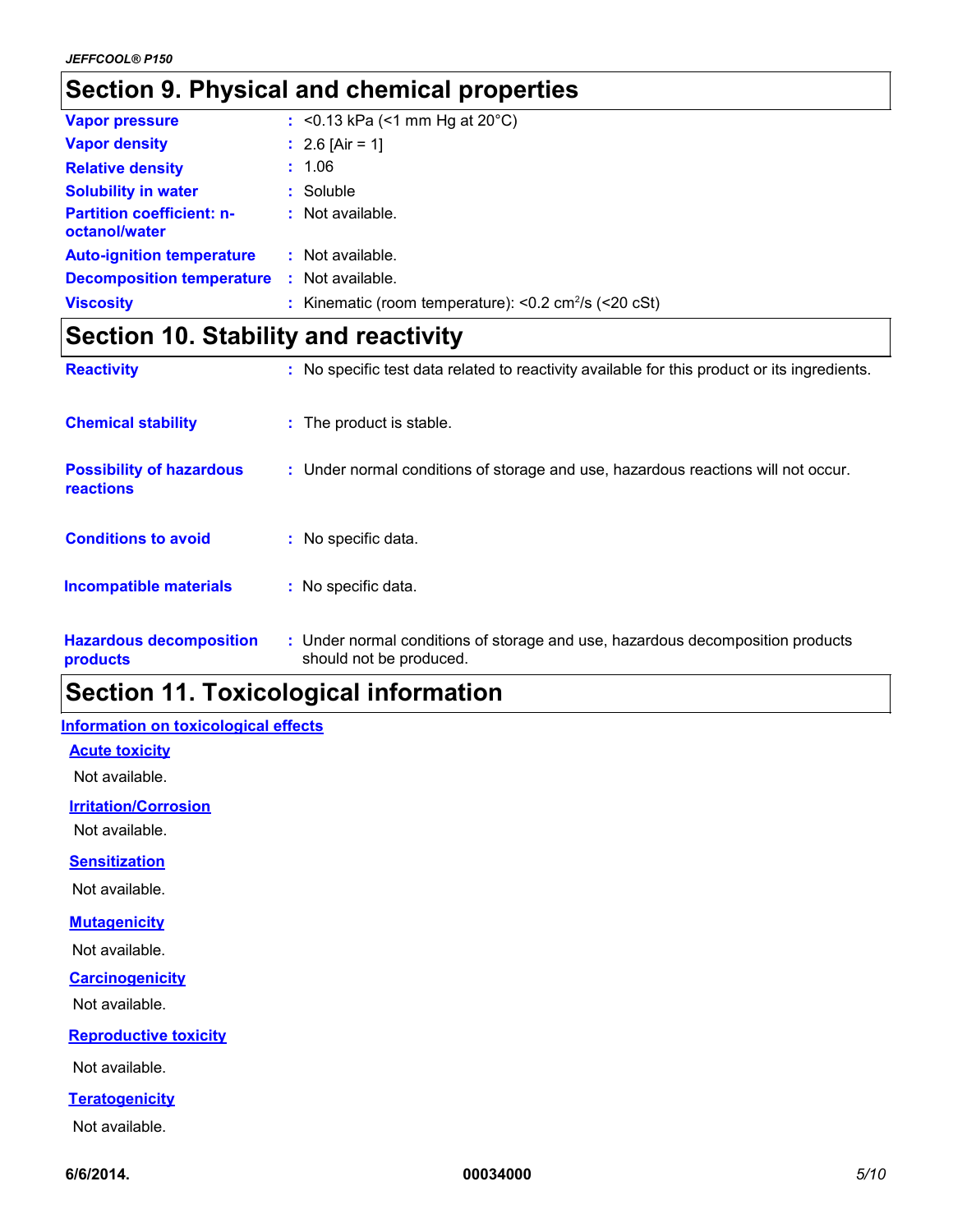### **Section 11. Toxicological information**

**Specific target organ toxicity (single exposure)** Not available.

#### **Specific target organ toxicity (repeated exposure)**

Not available.

#### **Aspiration hazard**

Not available.

**Information on the likely :** Not available. **routes of exposure**

#### **Potential acute health effects**

| <b>Eye contact</b>  | : No known significant effects or critical hazards. |
|---------------------|-----------------------------------------------------|
| <b>Inhalation</b>   | : No known significant effects or critical hazards. |
| <b>Skin contact</b> | : No known significant effects or critical hazards. |
| <b>Ingestion</b>    | : No known significant effects or critical hazards. |

#### **Symptoms related to the physical, chemical and toxicological characteristics**

| <b>Eye contact</b>  | : No specific data. |
|---------------------|---------------------|
| <b>Inhalation</b>   | : No specific data. |
| <b>Skin contact</b> | : No specific data. |
| <b>Ingestion</b>    | : No specific data. |

#### **Delayed and immediate effects and also chronic effects from short and long term exposure**

| <b>Short term exposure</b>            |                      |
|---------------------------------------|----------------------|
| <b>Potential</b><br>immediate effects | Not available.       |
| <b>Potential delayed</b><br>effects   | Not available.<br>t. |
| Long term exposure                    |                      |
| <b>Potential</b><br>immediate effects | Not available.       |
| <b>Potential delayed</b><br>effects   | Not available.       |

#### **Potential chronic health effects**

| <b>General</b>                  | : No known significant effects or critical hazards. |
|---------------------------------|-----------------------------------------------------|
| <b>Carcinogenicity</b>          | : No known significant effects or critical hazards. |
| <b>Mutagenicity</b>             | : No known significant effects or critical hazards. |
| <b>Teratogenicity</b>           | : No known significant effects or critical hazards. |
| <b>Developmental</b><br>effects | : No known significant effects or critical hazards. |
| <b>Fertility effects</b>        | : No known significant effects or critical hazards. |

#### **Numerical measures of toxicity**

#### **Acute toxicity estimates**

Not available.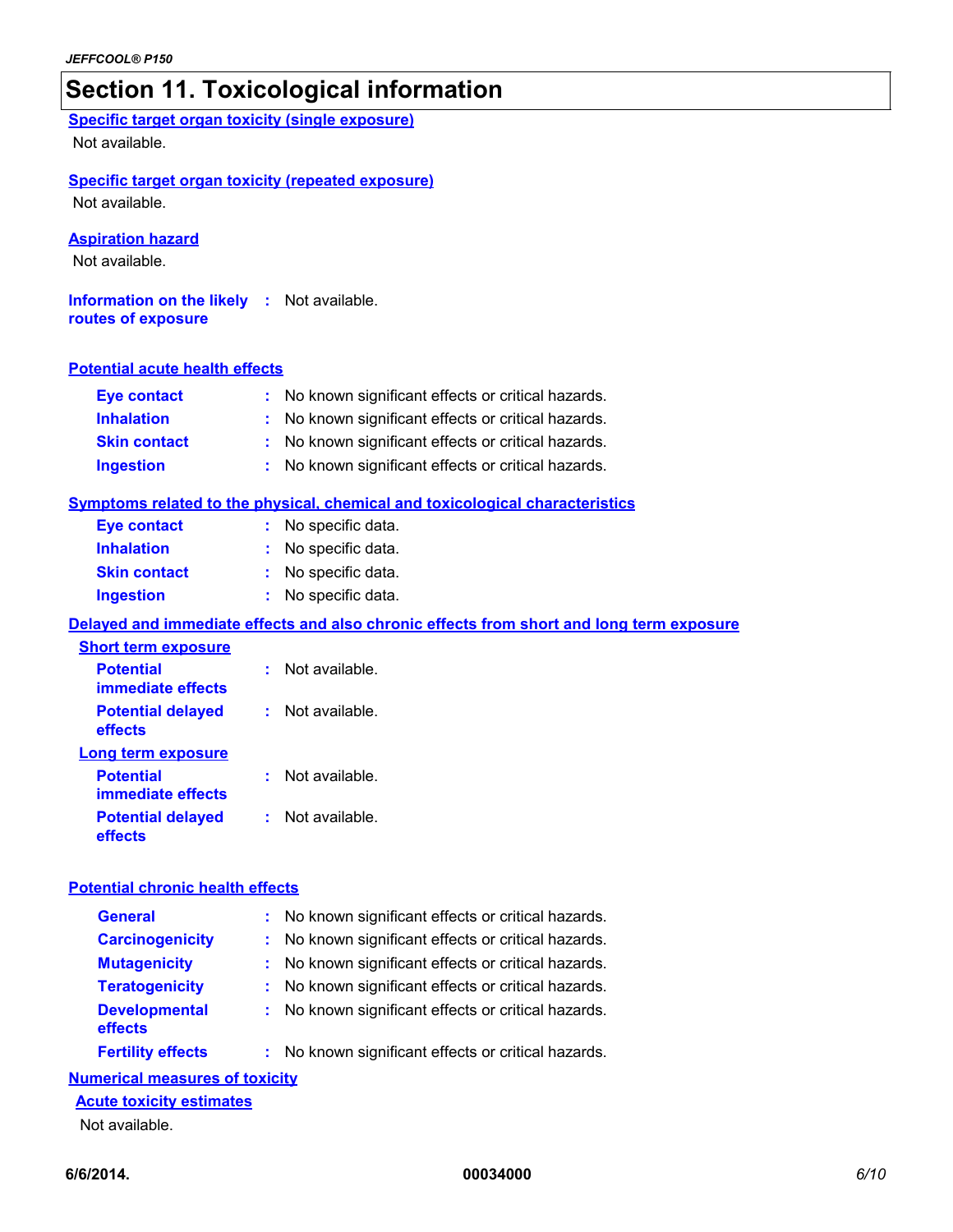### **Section 11. Toxicological information**

**Other information :** Not available.

### **Section 12. Ecological information**

### **Toxicity Persistence and degradability Bioaccumulative potential** Not available. **Other adverse effects** : No known significant effects or critical hazards. **Other ecological information BOD5 COD TOC :** Not determined. **:** Not determined. **:** Not determined. **Mobility in soil** Not available. Not available. Not available.

# **Section 13. Disposal considerations**

| <b>Disposal methods</b> | : The generation of waste should be avoided or minimized wherever possible.<br>Disposal of this product, solutions and any by-products should at all times comply<br>with the requirements of environmental protection and waste disposal legislation<br>and any regional local authority requirements. Dispose of surplus and non-<br>recyclable products via a licensed waste disposal contractor. Waste should not be<br>disposed of untreated to the sewer unless fully compliant with the requirements of<br>all authorities with jurisdiction. Waste packaging should be recycled. Incineration or<br>landfill should only be considered when recycling is not feasible. This material and<br>its container must be disposed of in a safe way. Empty containers or liners may<br>retain some product residues. Avoid dispersal of spilled material and runoff and<br>contact with soil, waterways, drains and sewers. |
|-------------------------|-----------------------------------------------------------------------------------------------------------------------------------------------------------------------------------------------------------------------------------------------------------------------------------------------------------------------------------------------------------------------------------------------------------------------------------------------------------------------------------------------------------------------------------------------------------------------------------------------------------------------------------------------------------------------------------------------------------------------------------------------------------------------------------------------------------------------------------------------------------------------------------------------------------------------------|
|-------------------------|-----------------------------------------------------------------------------------------------------------------------------------------------------------------------------------------------------------------------------------------------------------------------------------------------------------------------------------------------------------------------------------------------------------------------------------------------------------------------------------------------------------------------------------------------------------------------------------------------------------------------------------------------------------------------------------------------------------------------------------------------------------------------------------------------------------------------------------------------------------------------------------------------------------------------------|

**Disposal should be in accordance with applicable regional, national and local laws and regulations.**

### **Section 14. Transport information**

#### **Proper shipping name**

| DOT<br>Not regulated. |
|-----------------------|
|-----------------------|

- **TDG :** Not regulated.
- **IMDG :** Not regulated.
- **IATA :** Not regulated.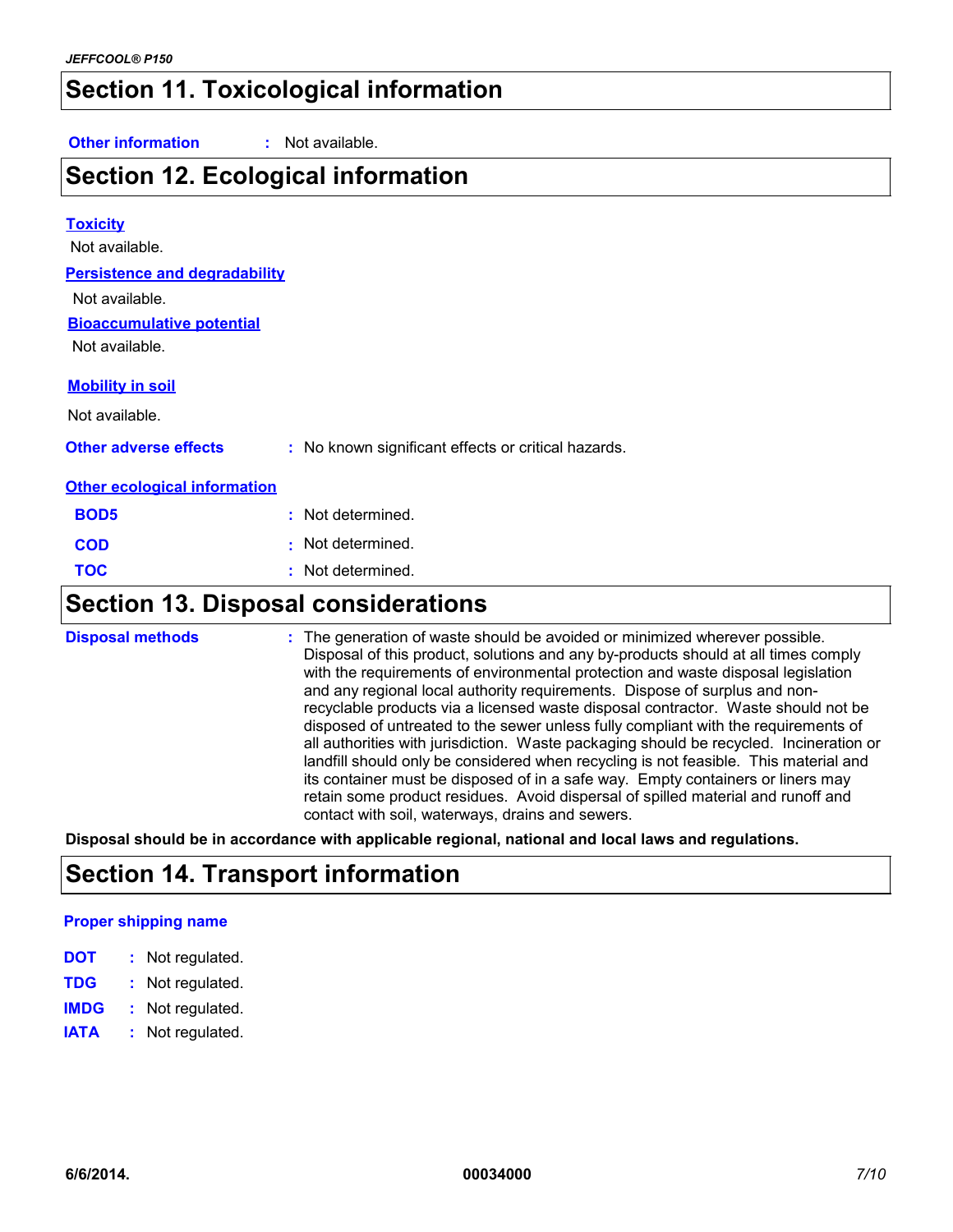# **Section 14. Transport information**

| <b>Regulatory</b><br>information | <b>UN number</b>         | <b>Classes</b> | PG* | Label | <b>Additional</b><br>information |
|----------------------------------|--------------------------|----------------|-----|-------|----------------------------------|
| <b>DOT Classification</b>        | <b>Not</b><br>regulated. |                | -   |       |                                  |
| <b>TDG Classification</b>        | <b>Not</b><br>regulated. |                |     |       |                                  |
| <b>IMDG Classification</b>       | <b>Not</b><br>regulated. |                |     |       |                                  |
| <b>IATA Classification</b>       | <b>Not</b><br>regulated. |                |     |       |                                  |

PG\* : Packing group

# **Section 15. Regulatory information**

#### **Safety, health and environmental regulations specific for the product**

#### **United States Regulations**

| 6/6/2014.                                                            | 00034000                                                                                                                                                                                                  | 8/10 |
|----------------------------------------------------------------------|-----------------------------------------------------------------------------------------------------------------------------------------------------------------------------------------------------------|------|
| <b>WHMIS Classes</b>                                                 | : Not controlled under WHMIS (Canada).                                                                                                                                                                    |      |
| <b>CEPA DSL</b>                                                      | : All components are listed or exempted.                                                                                                                                                                  |      |
| <b>Canadian requlations</b>                                          |                                                                                                                                                                                                           |      |
| <b>California Prop 65</b>                                            | : This product contains no listed substances known to the State of California to cause<br>cancer, birth defects or other reproductive harm, at levels which would require a<br>warning under the statute. |      |
| <b>PENNSYLVANIA - RTK</b>                                            | : Propylene glycol                                                                                                                                                                                        |      |
| <b>State requlations</b>                                             |                                                                                                                                                                                                           |      |
| <b>CERCLA Hazardous</b><br><b>substances</b>                         | : No ingredients listed.                                                                                                                                                                                  |      |
| <b>SARA 313</b>                                                      | : No ingredients listed.                                                                                                                                                                                  |      |
| <b>Clean Air Act - Ozone</b><br><b>Depleting Substances</b><br>(ODS) | : This product does not contain nor is it manufactured with ozone depleting substances.                                                                                                                   |      |
| <b>SARA 311/312</b>                                                  | : Not classified.                                                                                                                                                                                         |      |
| <b>TSCA 12(b) export</b><br>notification                             | : No ingredients listed.                                                                                                                                                                                  |      |
| <b>TSCA 5(e) substance</b><br>consent order                          | : No ingredients listed.                                                                                                                                                                                  |      |
| TSCA 5(a)2 final<br>significant new use rule<br>(SNUR)               | : No ingredients listed.                                                                                                                                                                                  |      |
| <b>TSCA 8(b) inventory</b>                                           | : All components are listed or exempted.                                                                                                                                                                  |      |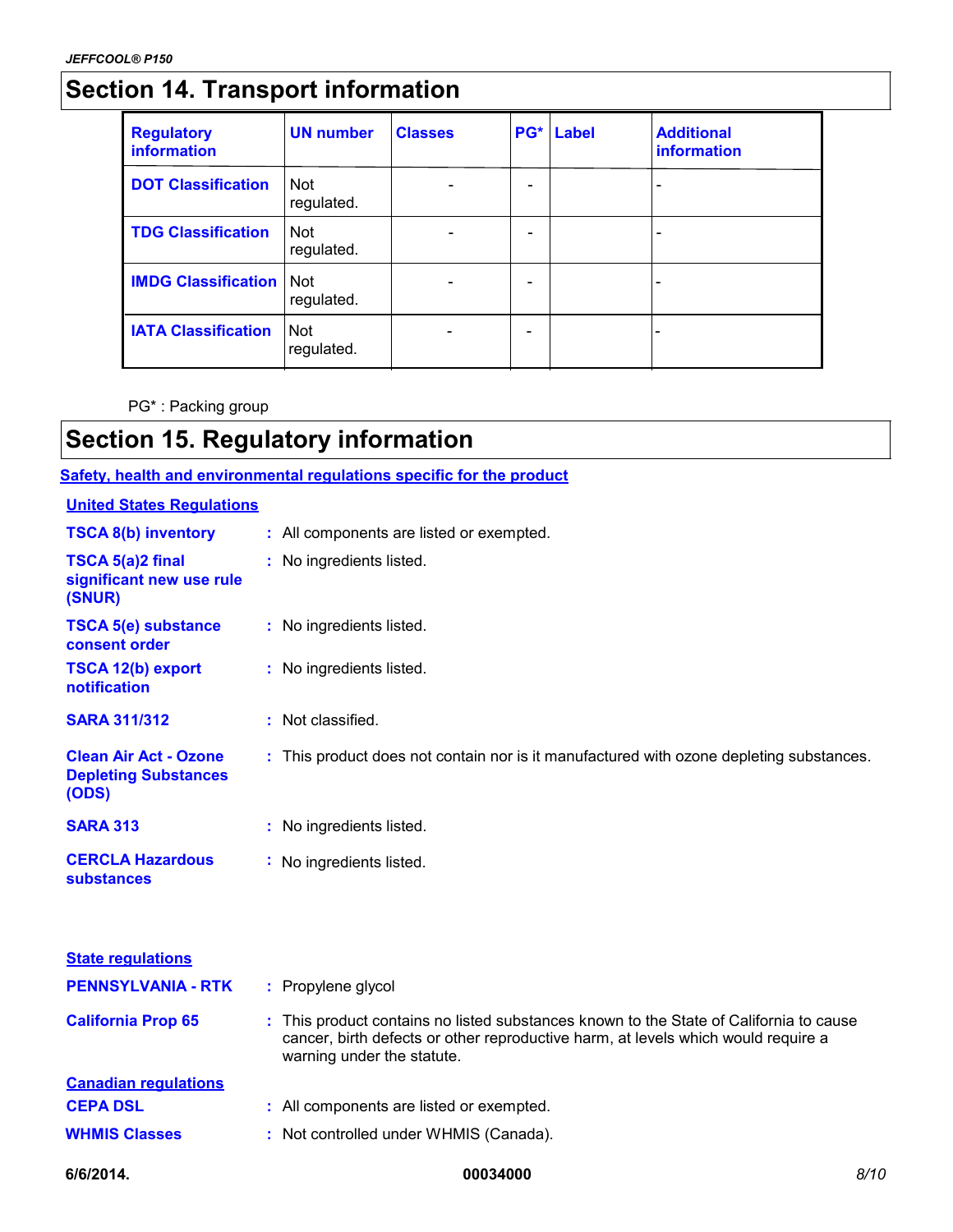### **Section 15. Regulatory information**

**This product has been classified in accordance with the hazard criteria of the Controlled Products Regulations and the MSDS contains all the information required by the Controlled Products Regulations.**

| <b>Brazil Regulations</b><br><b>Classification system</b><br>used | : Norma ABNT-NBR 14725-2:2012                                                                                                                                                                                                                                                                                                                                                                                                                                                                              |
|-------------------------------------------------------------------|------------------------------------------------------------------------------------------------------------------------------------------------------------------------------------------------------------------------------------------------------------------------------------------------------------------------------------------------------------------------------------------------------------------------------------------------------------------------------------------------------------|
| <b>International lists</b>                                        | : Australia inventory (AICS): All components are listed or exempted.<br>China inventory (IECSC): All components are listed or exempted.<br>Japan inventory: All components are listed or exempted.<br>Korea inventory: All components are listed or exempted.<br>Malaysia Inventory (EHS Register): Not determined.<br>New Zealand Inventory of Chemicals (NZIoC): All components are listed or<br>exempted.<br>Philippines inventory (PICCS): Not determined.<br>Taiwan inventory (CSNN): Not determined. |

### **Section 16. Other information**

**:**

**Hazardous Material Information System (U.S.A.)**



#### **The customer is responsible for determining the PPE code for this material.**

Caution: HMIS® ratings are based on a 0-4 rating scale, with 0 representing minimal hazards or risks, and 4 representing significant hazards or risks Although HMIS® ratings are not required on SDSs under 29 CFR 1910.1200, the preparer may choose to provide them. HMIS® ratings are to be used with a fully implemented HMIS® program. HMIS® is a registered mark of the National Paint & Coatings Association (NPCA). HMIS® materials may be purchased exclusively from J. J. Keller (800) 327-6868.

| <b>National Fire Protection</b><br><b>Association (U.S.A.)</b> | ÷<br><b>Flammability</b><br><b>1</b> Instability<br>Health $\langle 0 \rangle$<br><b>Special</b>                                                                   |
|----------------------------------------------------------------|--------------------------------------------------------------------------------------------------------------------------------------------------------------------|
|                                                                | Reprinted with permission from NFPA 704-2001, Identification of the Hazards of M<br>Response Copyright ©1997, National Fire Protection Association, Quincy, MA 022 |

Repriate for Emergency 89. This reprinted material is not the complete and official position of the National Fire Protection Association, on the referenced subject which is represented only by the standard in its entirety.

Copyright ©2001, National Fire Protection Association, Quincy, MA 02269. This warning system is intended to be interpreted and applied only by properly trained individuals to identify fire, health and reactivity hazards of chemicals. The user is referred to certain limited number of chemicals with recommended classifications in NFPA 49 and NFPA 325, which would be used as a guideline only. Whether the chemicals are classified by NFPA or not, anyone using the 704 systems to classify chemicals does so at their own risk.

| <b>Date of printing</b> |           | : 6/6/2014.  |
|-------------------------|-----------|--------------|
| Date of issue           |           | : 6/6/2014.  |
| Date of previous issue  |           | : 7/24/2013. |
| <b>Version</b>          | $\cdot$ 2 |              |

**6/6/2014. 00034000** *9/10*